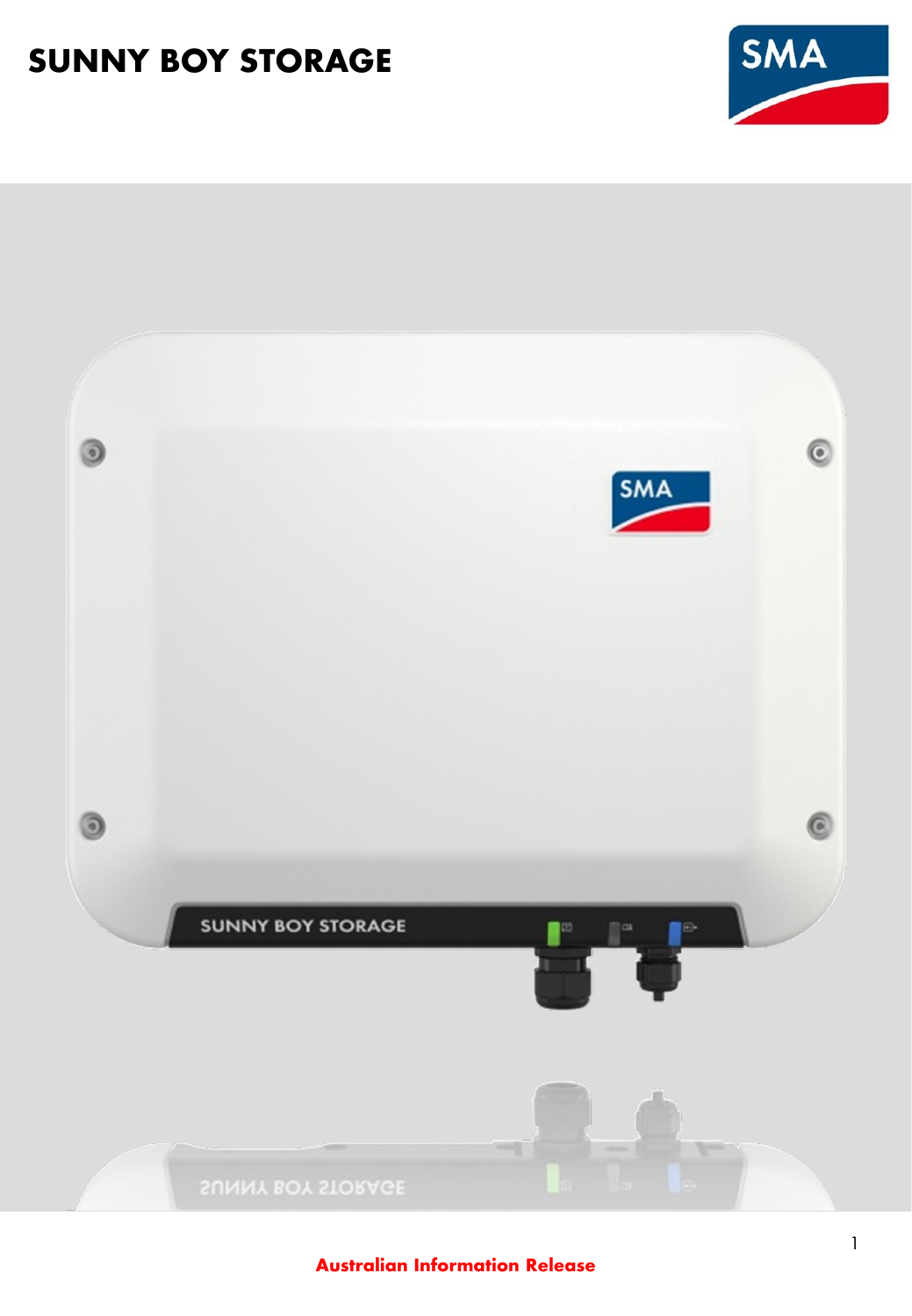# **Basic Product Information**

- Designed for High Voltage batteries (e.g. Tesla Powerwall).
- AC Coupled solution, suitable for:
	- 1. Retrofit (SMA or 3<sup>rd</sup> party PV system), *including the 1.5 million existing Australian residential PV systems*
	- 2. New installation (SMA or 3<sup>rd</sup> party PV system)
	- 3. Storage without PV plant
- Connects easily to the SMA Energy Management System.
- Sunny Boy Storage allows customers to choose their battery:
	- o Brand
	- o Size/Capacity
	- o Technology (e.g. Li-ion, etc)
- Australia identified by SMA as initial market for product.
- First units due off the Production Line March 2016, arriving in Australia in Q2.



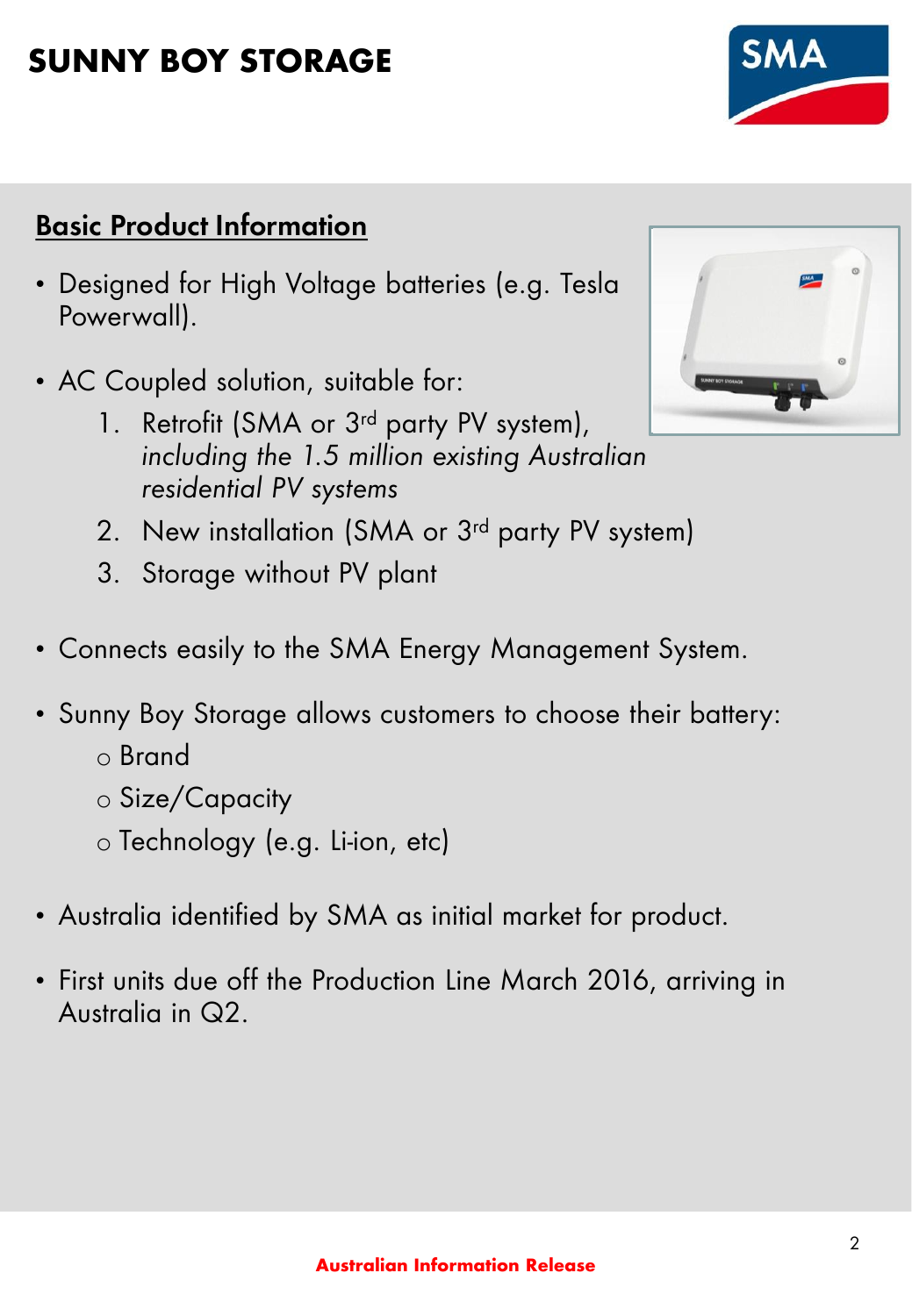# Cost-effective, flexible and simple

## **Technical Data**

| <b>Battery integration</b> | <b>AC-Coupled</b>               |  |  |
|----------------------------|---------------------------------|--|--|
| <b>Inverter Type</b>       | Battery inverter only           |  |  |
| Topology                   | <b>Transformerless</b>          |  |  |
| <b>Grid Connection</b>     | <b>Single Phase</b>             |  |  |
| Power (ch./disch.)         | $2.5$ kW                        |  |  |
| DC-Voltage (Batt.)         | 120 V - 500 $V_{DC}$            |  |  |
| DC-Current/Max             | 10A/18A                         |  |  |
| Efficiency (max.)          | 97 % (Batt. $\rightarrow$ Grid) |  |  |
| Weight (approx)            | 9kg                             |  |  |
| Dimensions (W/H/D)         | $~460 \times 360 \times 120$ mm |  |  |

### **Advantages:**

### > **Flexibility due to AC-coupling**

- > New installations, Retrofit, Battery only
- > Flexible PV-design
- > Free choice from several Batteries (e.g. TESLA, etc.)

### > **Cost-effective and efficient**

- > Based on SMA's proven String-technology
- > Best-price battery-inverter
- > Efficiency up to 97%

### > **Quick and easy to install**

- > Integrated Wireless and Web Server, for commissioning via Smart Phone
- > Direct integration into Sunny Portal/Sunny Places via Webconnect (WiFi or Ethernet)



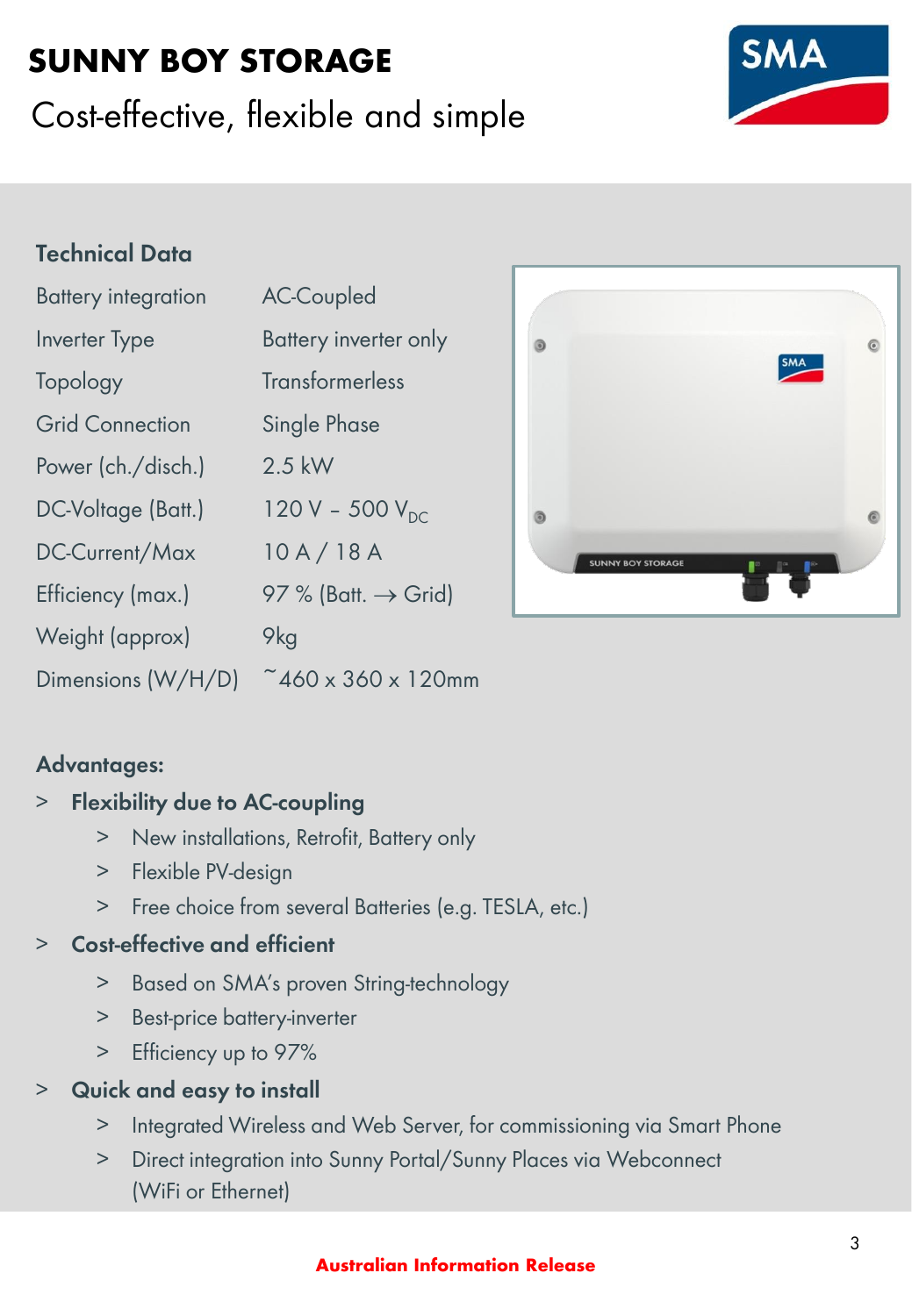

# Basic Single Line Diagram (preliminary)

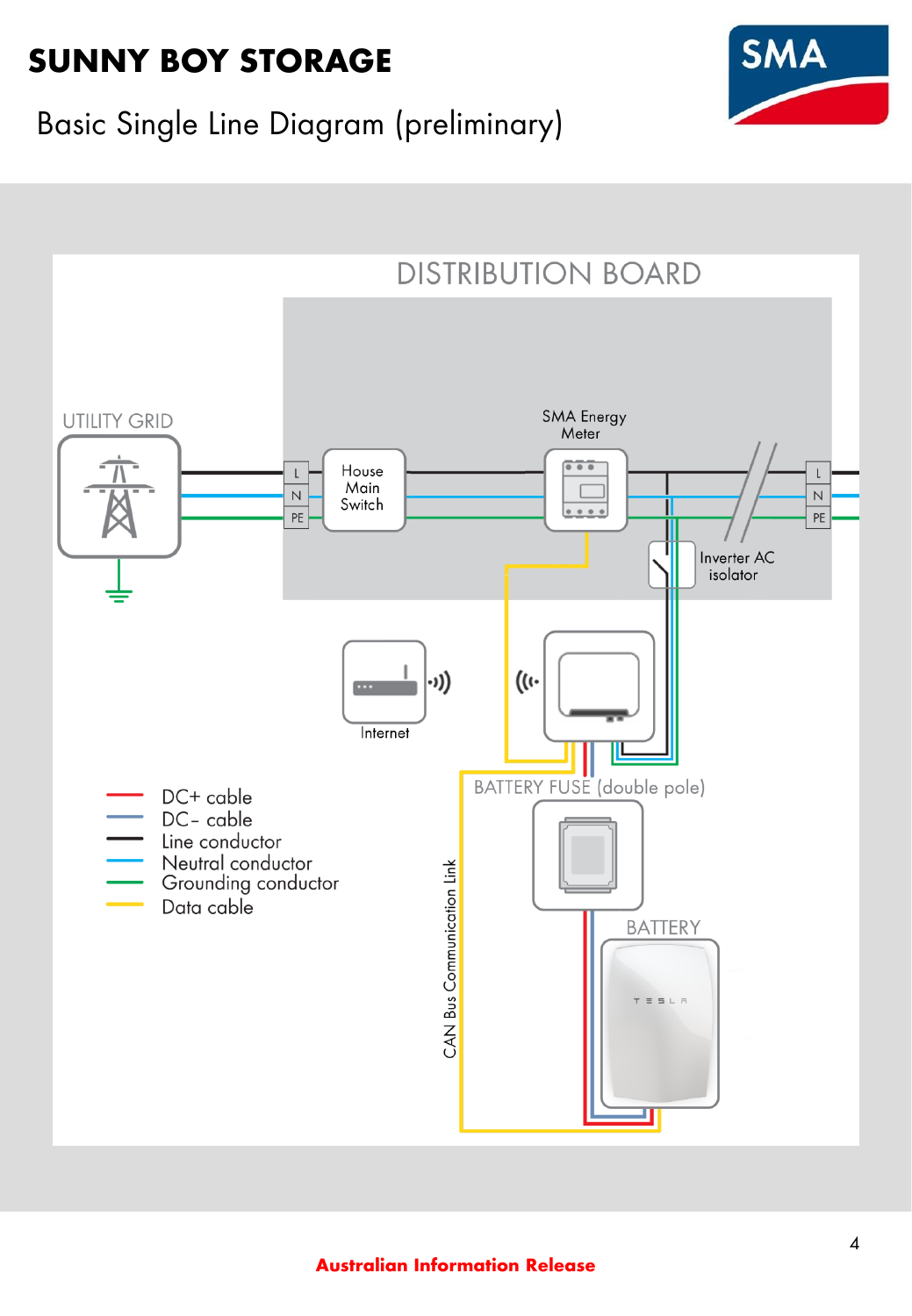

## Basic Generic System

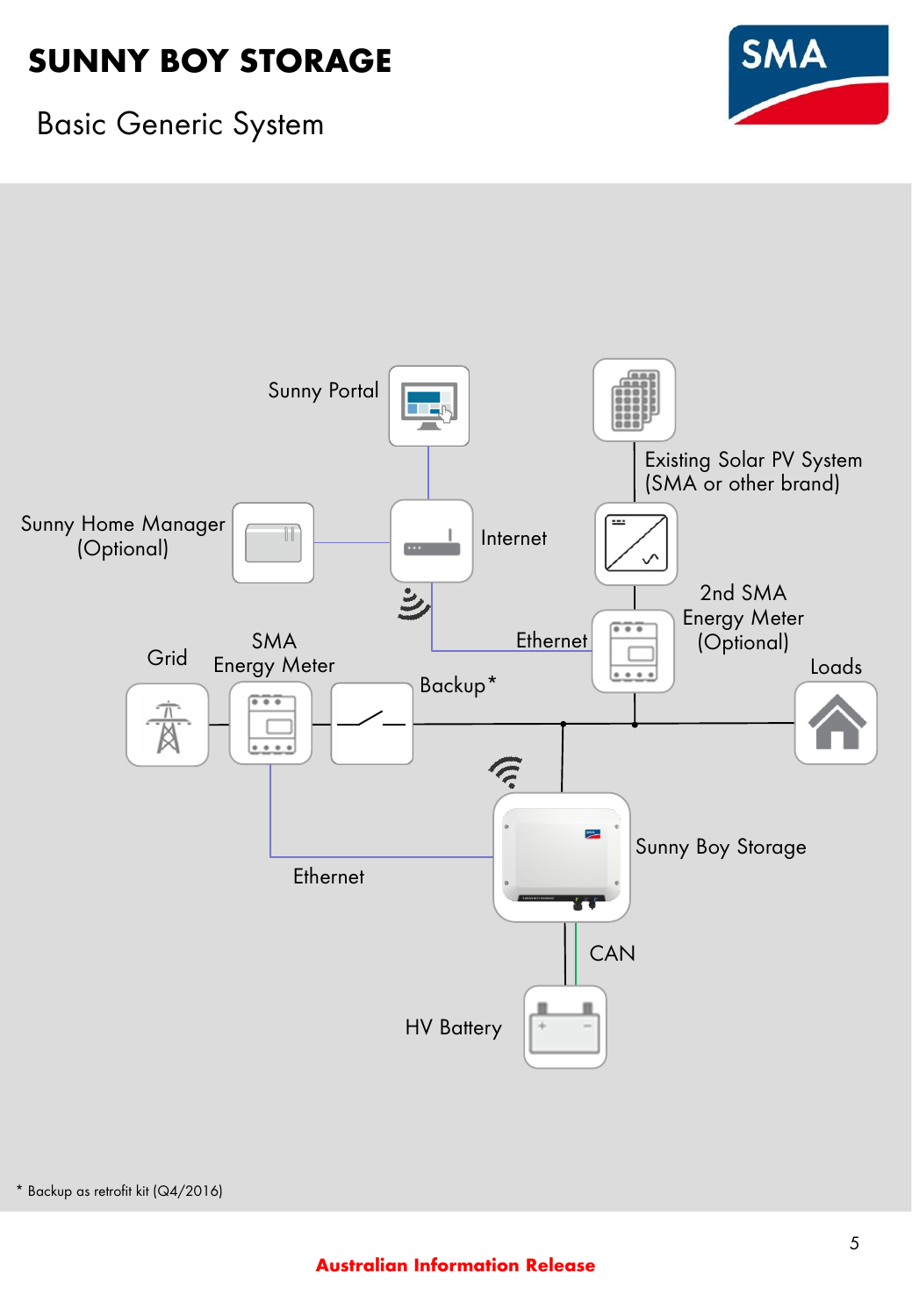Basic SMA System



### **System components**

- > SMA 1ph or 3ph. PV-Inv. incl. **Webconnect**
- > SMA Energy Meter
- > Sunny Boy Storage

## **Functions**

- > Control to the grid connection Point via SMA Energy Meter
- > Export limitation between 0-100% of rated power
- > Visualization Sunny Portal
- > Modbus third-party interface
- > CAN-BUS battery interface

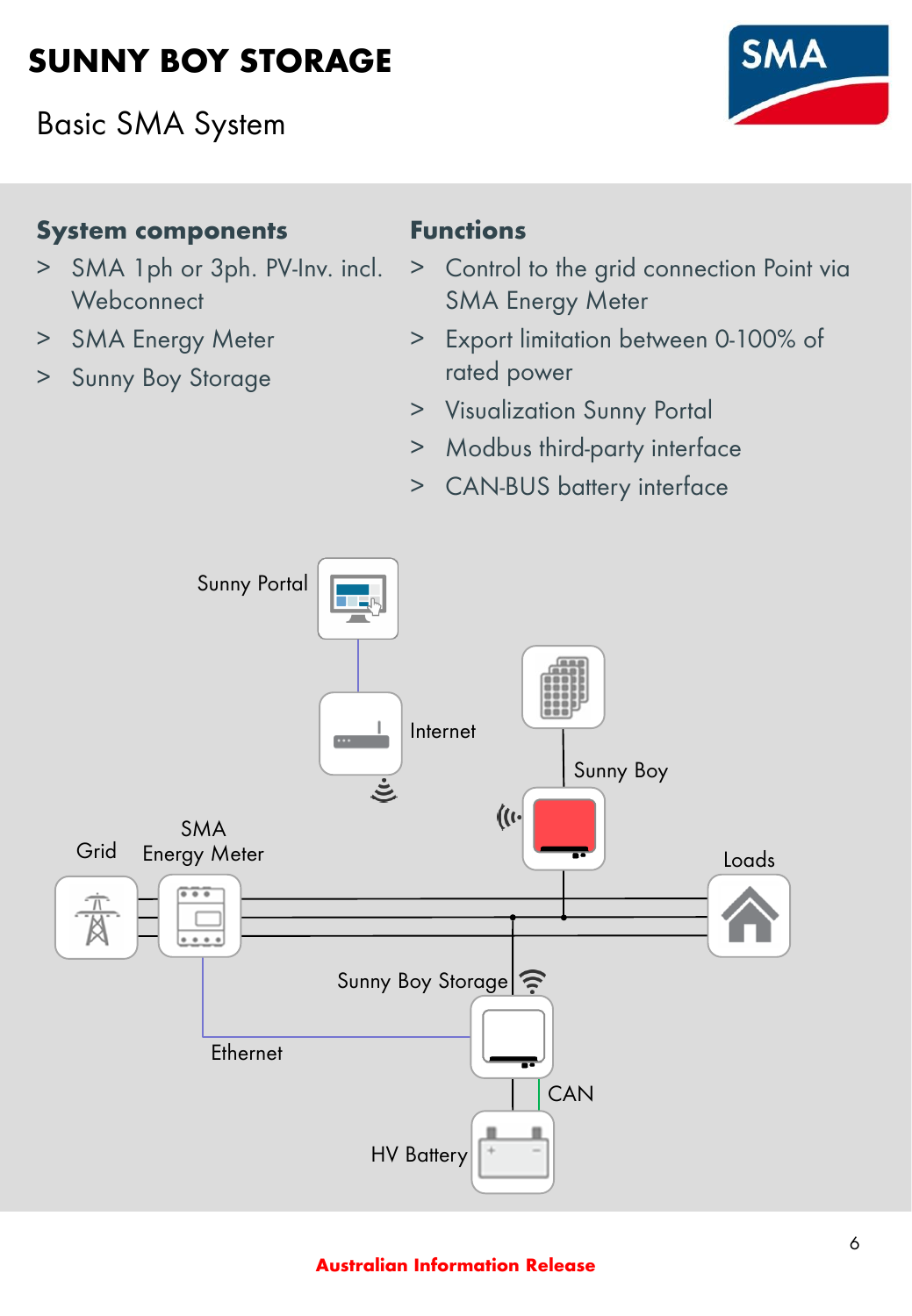Full Function SMA System



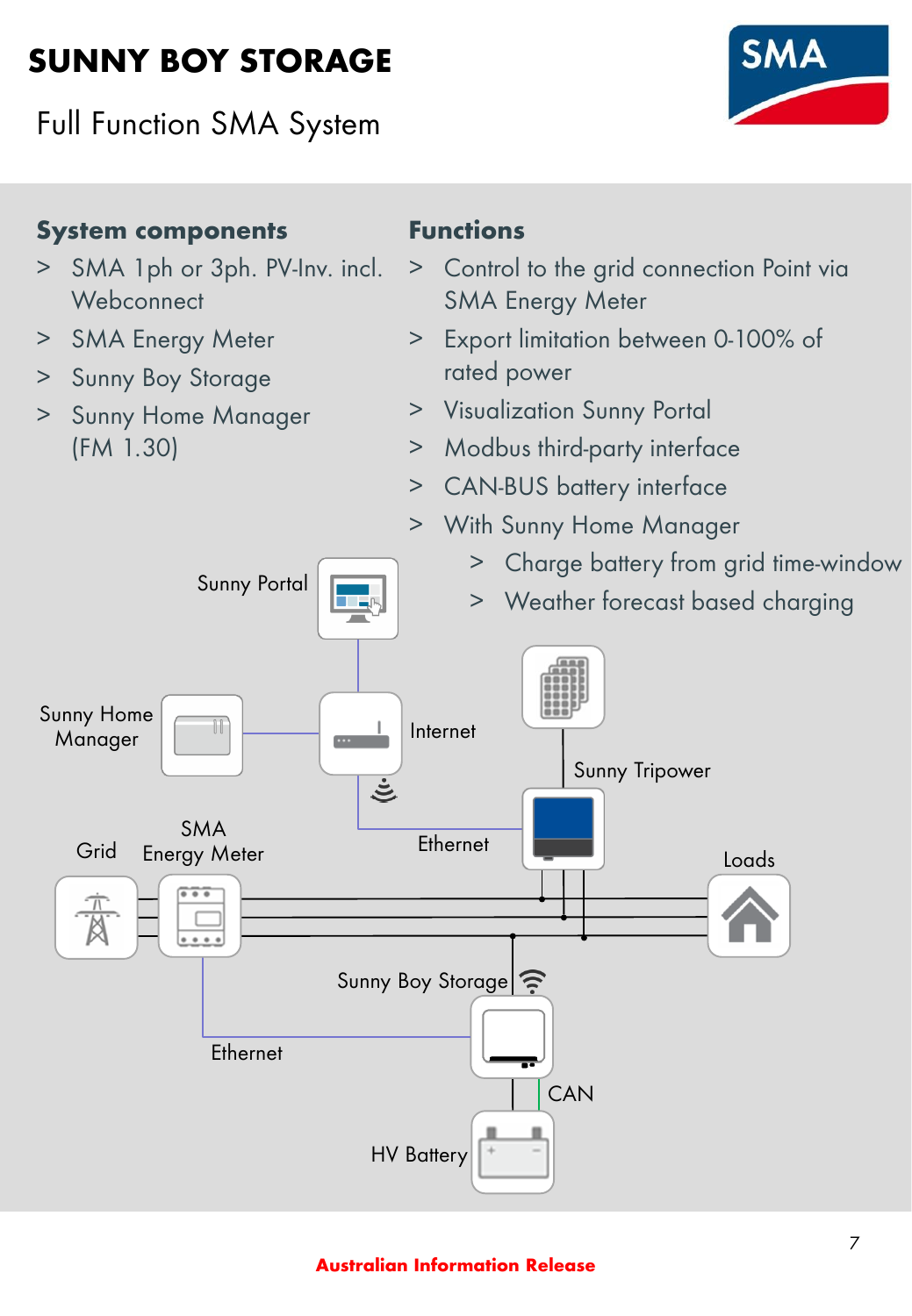

Full Function SMA System with Battery Backup (\* via retrofit kit, exp. Q4 2016)